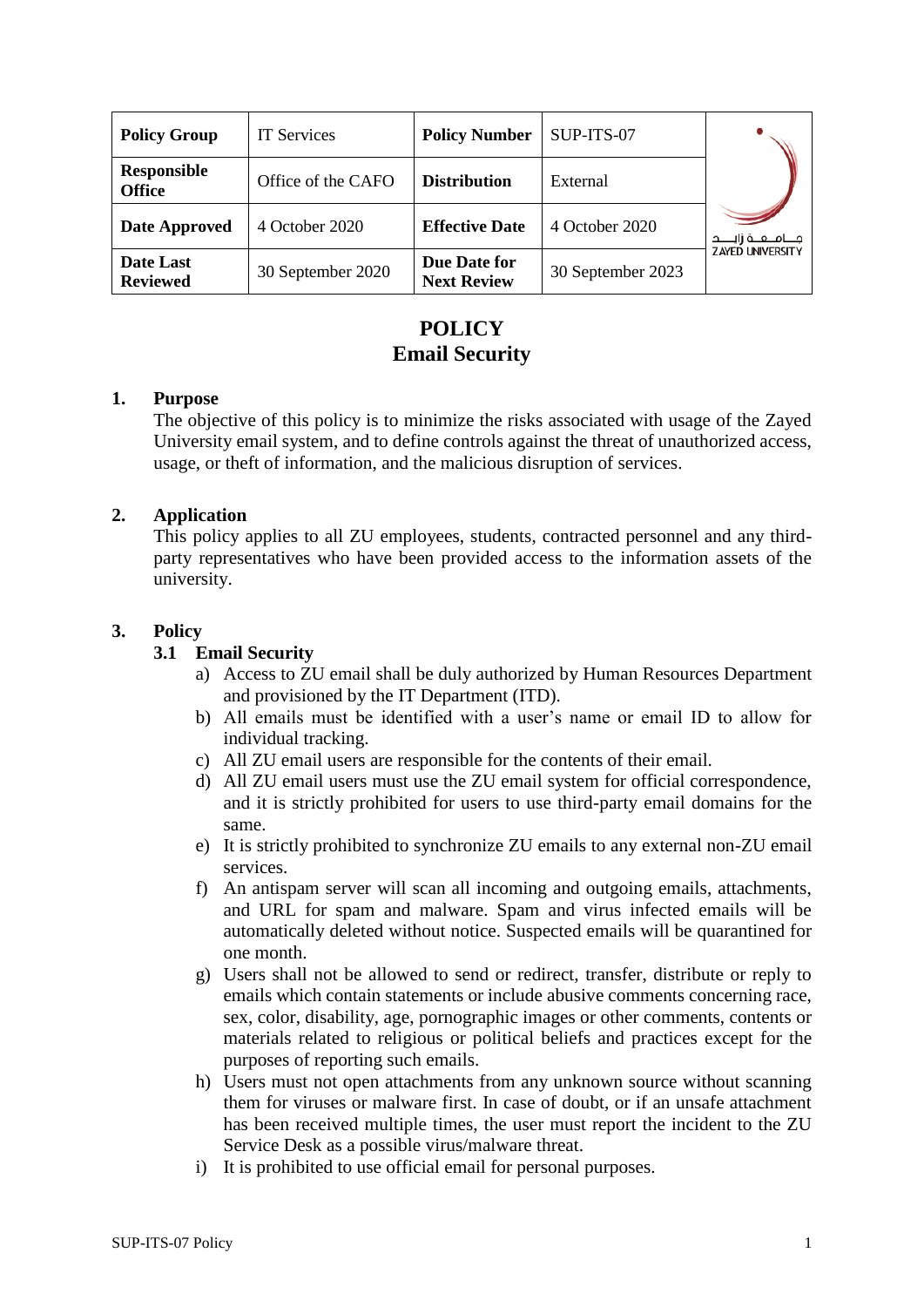- j) It is prohibited for users to participate, or share, in dispatching emails for personal, commercial, religious, or political reasons.
- k) Users are not allowed to share or participate in distributing emails for charitable causes without prior permission from the Office of the Vice-President or federal authorities like the Telecommunications Regulatory Authority (TRA).
- l) It is prohibited for an email-system user to impersonate any other person.
- m) The ITD has attempted to block all commercial marketing emails. Any exclusions to allow marketing email shall be duly authorized by the IT Director with proper justification.
- n) The default mailbox size for each user shall be restricted according to the Grade level.

#### **3.2 Confidentiality and Disclaimer**

- a) ZU users must treat email messages and files as confidential information. Email must be handled as a confidential and direct communication between a sender and a recipient.
- b) All email messages sent by employees are the records of ZU. If there is due cause, the Vice-President or federal authorities reserve the right to examine employee emails. Email messages will be monitored for any of the following reasons:
	- i) To ensure internal organization policy, legal, and regulatory compliance;
	- ii) To support internal investigations for suspected criminal activity;
	- iii) To assist with the management of the ZU information system.
- c) ITD will ensure the backup of email messages in accordance with TRA regulations.
- d) Users must not send confidential or sensitive information via email, unless the information is encrypted using an ITD-approved encryption technique.
- e) All email messages issued electronically by ZU users must be footnoted with a disclaimer paragraph.

#### **3.3 Naming Convention and Signature**

- a) ZU shall follow a standard naming convention for official email ID's.
- b) Users shall not use any non-standard or unapproved email signatures.

#### **3.4 Email Settings**

ZU employees, contractors, or third-party vendors using ZU facilities shall not modify the security parameters within the email system. Users making or requesting unauthorized changes to the email security parameters are in violation of this policy.

#### **3.5 Mail Relay**

Mail relay is only permitted for application hosted internally or on the cloud authorized by ZU ITD.

### **3.6 Email Retention**

All emails in employees' mailboxes will be archived with a fixed retention period.

3.7 Zayed University will not store emails from personal email systems in the Email Archiving System.

#### **4. Related Policies and Laws**

SUP-ITS-03 Access Control SUP-ITS-04 Information Security